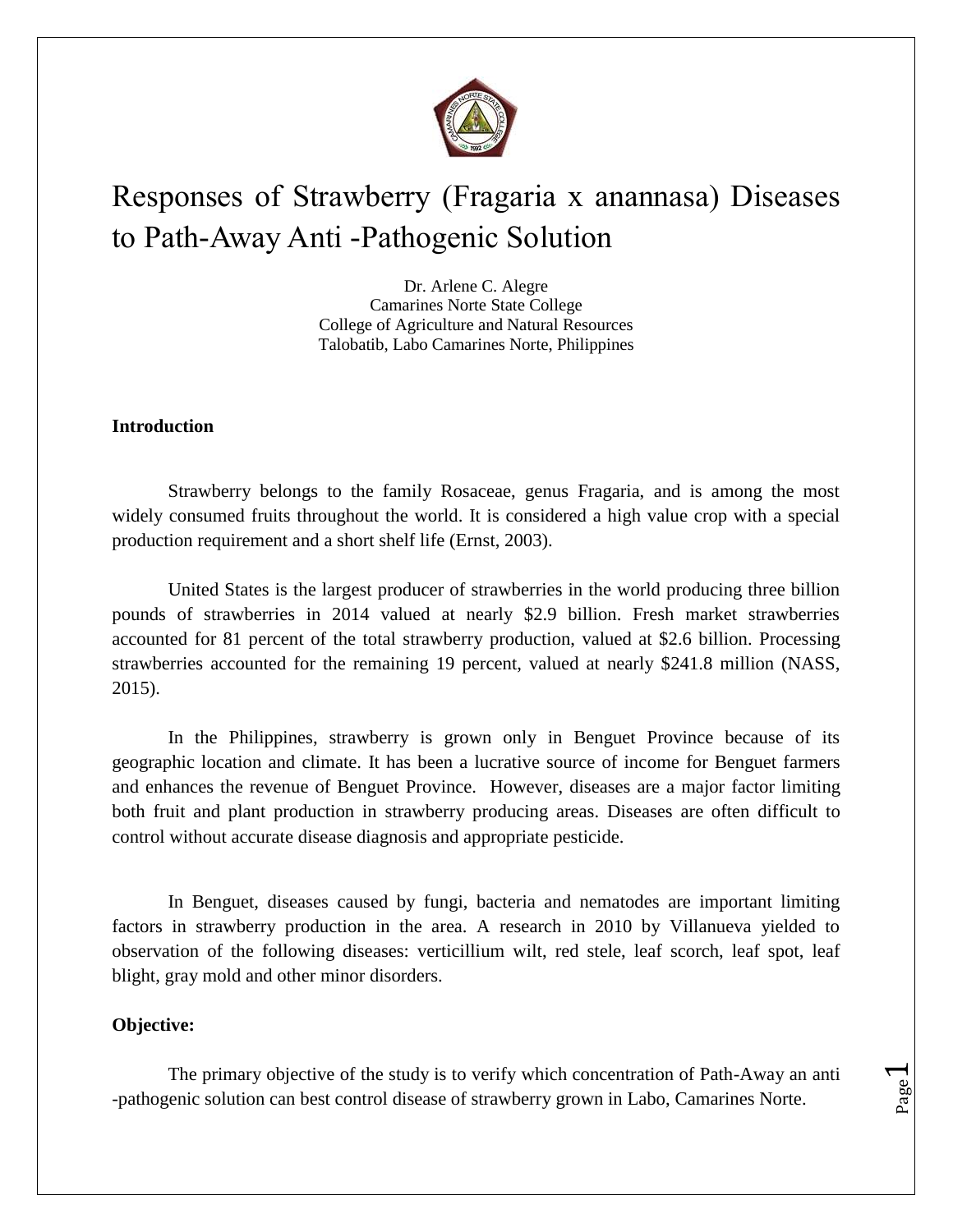### **Significance of the study**

Although strawberry is popularly grown in the coldest place in the country, production of this fruit is not enough to make its presence felt in most part of the Philippines. Production of strawberry in other areas will open possibilities for the availability of the fruit in other parts of the country like in the province of Camarines Norte at the same time increase the revenue of farmers in the lowland. Using an organic anti-pathogenic solution to combat pests and diseases without causing toxicity to plants, animals and environment suits our advocate on producing organically grown crops.

### **Methodology**

Three concentrations of the Path-Away (PA) anti pathogenic solution were tested on strawberry. The treatments were as follows:

T1- Control (distilled water) T2- 3% Path-Away T3- 4% Path-Away T4- 5% Path Away T5- Fungicide (as recommended)

Twenty (20) strawberry plants were planted for each treatment with three replicates in a raised bed. A ratio of 1:2 carbonized rice hull and vermicast was used as planting medium.

Raised beds were treated 5 days before transplanting and once a month there after. Fermented Plant Juice (FPJ) and Fermented Fruit Juice (FFJ) were applied regularly as soil amendment. Cultural practices such as watering, weeding, removal of old leaves were performed regularly to maintain the plants.

Occurrence of diseases were observed on each treatment and were documented and recorded. Plant parts of suspected diseased plant were collected and brought to the laboratory for isolation of pathogen. Pure cultures were examined under the microscope for identification.

Diseases on each treatment were compared to evaluate the effect of the different concentration of the anti-pathogenic solution in controlling incidence of strawberry diseases.

> Page  $\boldsymbol{\sim}$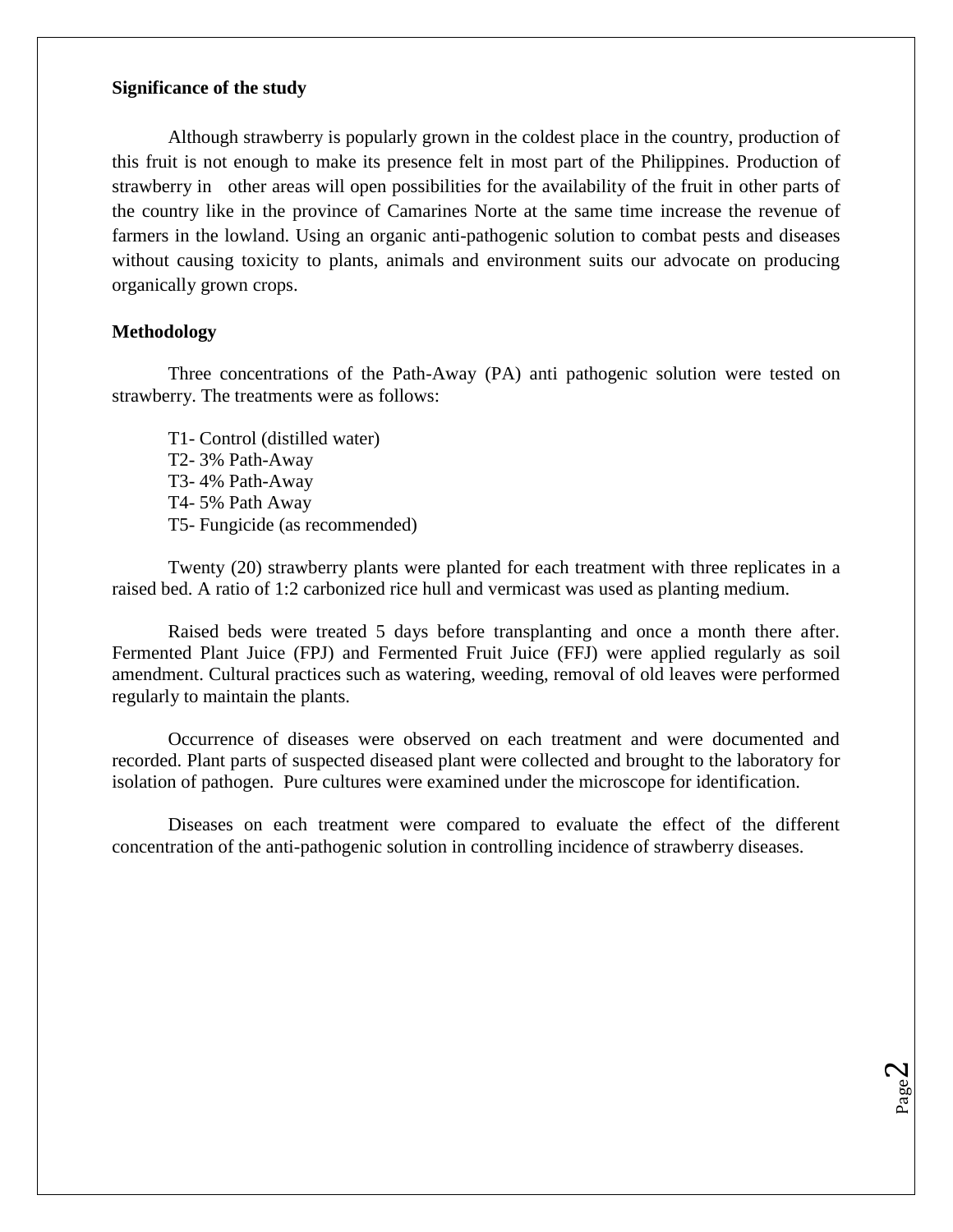# **Results and Discussion**

|                      | <b>TREATMENTS</b> |        |        |       |           |  |
|----------------------|-------------------|--------|--------|-------|-----------|--|
| <b>Disease</b>       |                   |        |        |       |           |  |
|                      | $D H_2 O$         | 3% PA  | 4% PA  | 5% PA | Fungicide |  |
| Anthracnose          |                   |        |        |       |           |  |
| <b>Flower blight</b> | $+$               | $+$    |        |       |           |  |
|                      |                   |        |        |       |           |  |
| Anthracnose          | $+$               |        |        |       |           |  |
| <b>Leaf spot</b>     |                   |        |        |       |           |  |
|                      |                   |        |        |       |           |  |
| <b>Alternaria</b>    |                   |        |        |       |           |  |
| fruit rot            | $+$               | $+$    |        |       |           |  |
|                      |                   |        |        |       |           |  |
|                      |                   |        |        |       |           |  |
| <b>Gray mold</b>     | $+$               | $^{+}$ | $+$    |       | $+$       |  |
|                      |                   |        |        |       |           |  |
| <b>Sclerotium</b>    | $\pm$             | $\pm$  | $^{+}$ |       | $+$       |  |
| rot                  |                   |        |        |       |           |  |

 **Table1. Diseases of strawberry observed at different treatments**

 **Table 2. Percent disease incidence on strawberry at different treatments.**

|                      | <b>TREATMENTS</b> |                  |                  |                  |                  |  |
|----------------------|-------------------|------------------|------------------|------------------|------------------|--|
| <b>Disease</b>       |                   |                  |                  |                  |                  |  |
|                      | $D H_2 O$         | 3% PA            | 4% PA            | 5% PA            | <b>Fungicide</b> |  |
| <b>Anthracnose</b>   |                   |                  |                  |                  |                  |  |
| <b>Flower blight</b> | $\mathbf{3}$      | 1                | $\boldsymbol{0}$ | $\boldsymbol{0}$ | $\boldsymbol{0}$ |  |
|                      |                   |                  |                  |                  |                  |  |
| <b>Anthracnose</b>   | 5                 | $\boldsymbol{0}$ | $\boldsymbol{0}$ | $\boldsymbol{0}$ | $\boldsymbol{0}$ |  |
| Leaf spot            |                   |                  |                  |                  |                  |  |
| <b>Alternaria</b>    |                   |                  |                  |                  |                  |  |
| fruit rot            | <b>10</b>         | 7                | $\boldsymbol{0}$ | $\boldsymbol{0}$ | $\boldsymbol{0}$ |  |
|                      |                   |                  |                  |                  |                  |  |
| <b>Gray mold</b>     | 35                | 15               | 5                | $\boldsymbol{0}$ | 7                |  |
| <b>Sclerotium</b>    |                   |                  |                  |                  |                  |  |
| rot                  | 25                | 11               |                  |                  |                  |  |

Page ო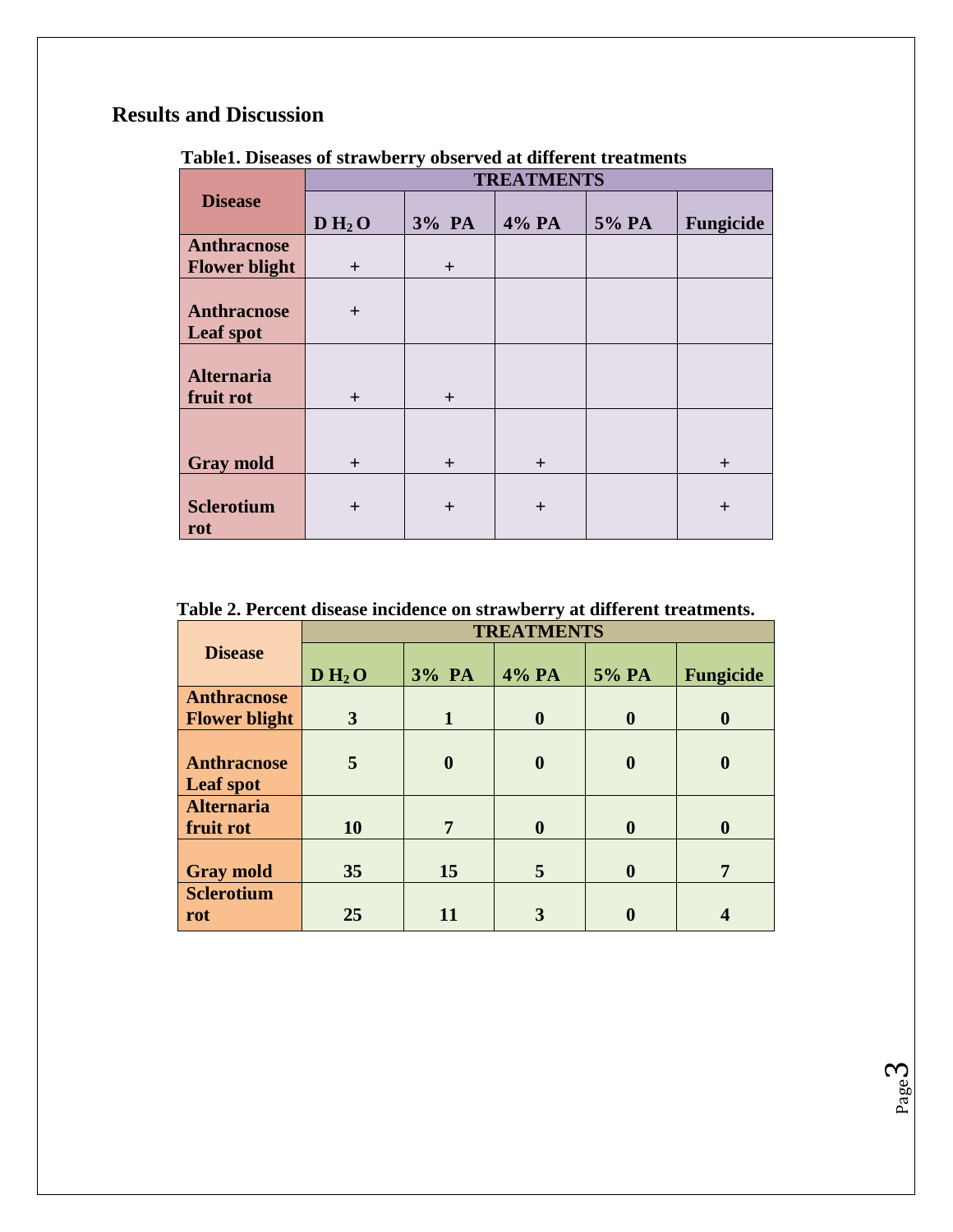### **Observation**



 **Figure 1. Healthy strawberry plants (a), flowers (b), fruit buds (c) and ripe fruits(d)**



 **Figure 2. Anthracnose Flower blight (** *Colletotrichum sp.***)**



 **Figure 3. Anthracnose leaf spot (***Colletotrichum s***p.)** 

Page  $\overline{\mathcal{A}}$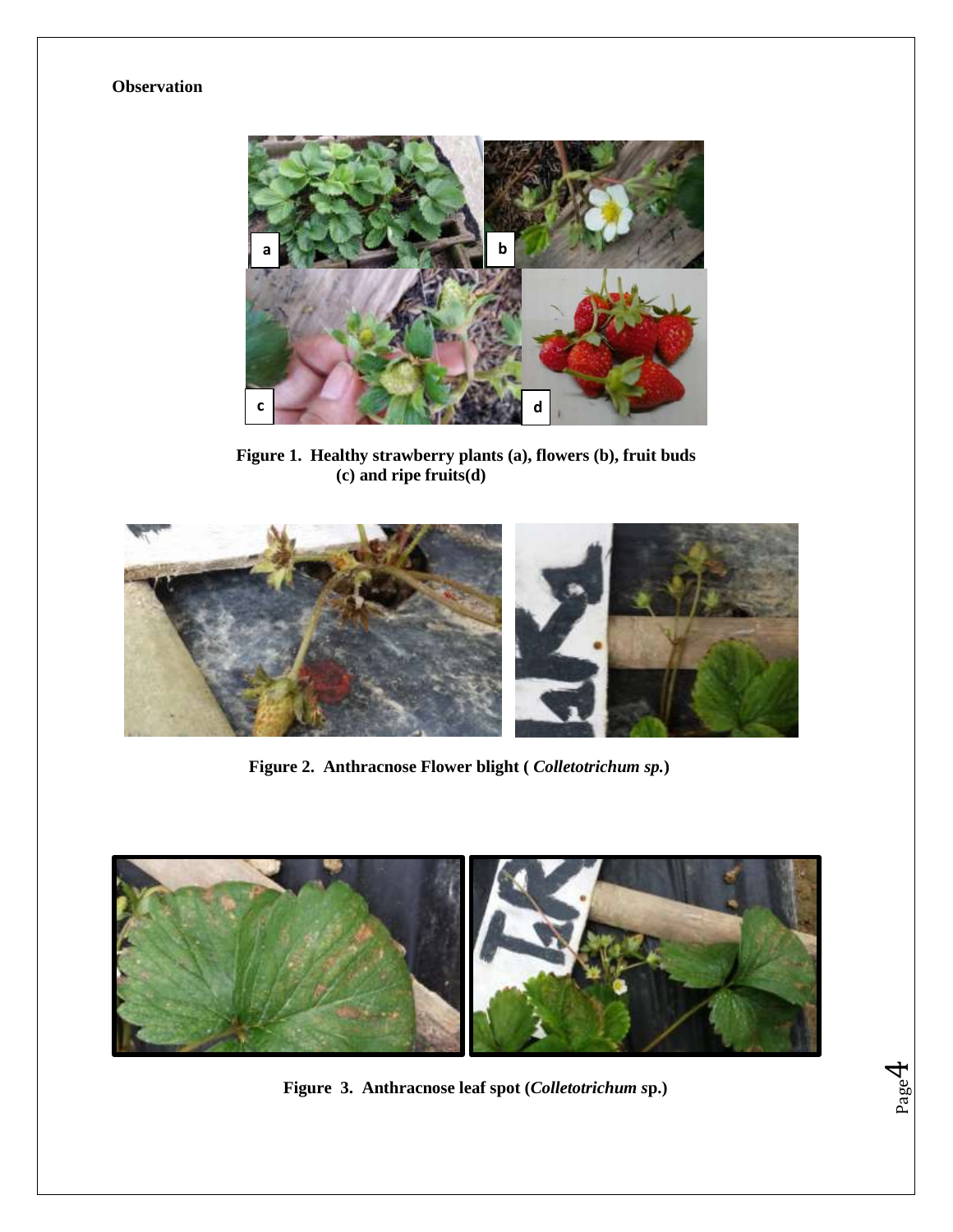

 **Figure 4. (a)Sclerotium rot caused by** *Sclerotium sp.* **attacking the crown (b) sclerotia growing on the leaf petiole and (c) sclerotia on the root system**



 **Figure 5. Alternaria fruit rot (***Alternaria sp***) Figure 6. Gray mold (***Botrytis cinerea***)**

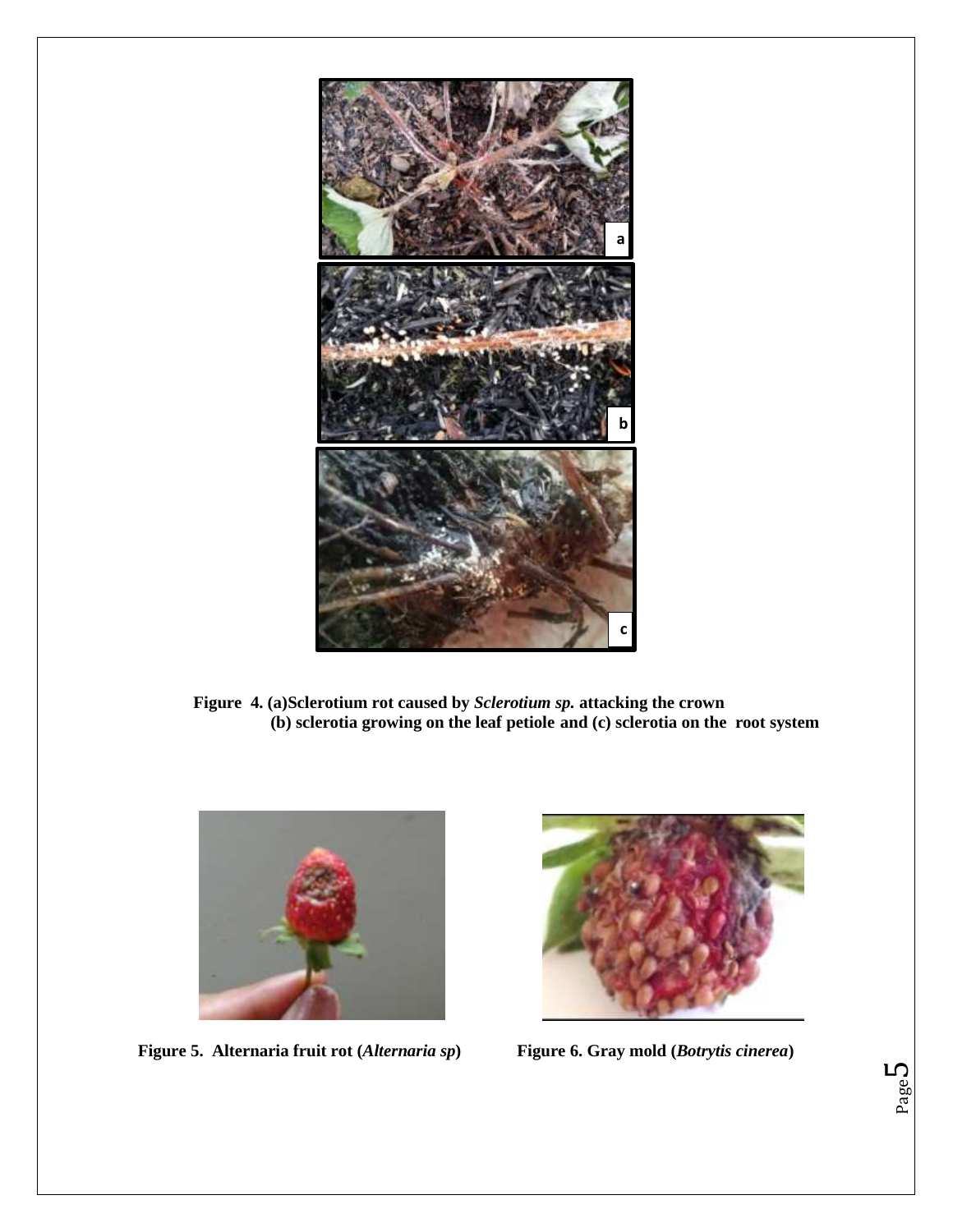## **Discussion**

There were five disease incidences observed in growing strawberries in Labo, Camarines Norte. Commonly observed were: Anthracnose flower blight, Anthracnose leaf spot, Alternaria fruit rot, Gray mold and Sclerotium rot. Gray mold disease caused by *Botrytis cinerea* has the highest disease incidence

Based on Table 1, at 3% PA solution (T2) the incidence of Anthracnose flower blight was reduced to 1% and anthracnose leaf spot was eliminated. At 4% PA, Alternaria fruit rot incidence was controlled while gray mold disease and Sclerotium rot incidence were significantly reduced to 10% and 3% respectively. However, while treatment of 5% PA totally controlled all the five diseases, the use of the Fungicide (Manzate 200) only reduced gray mold and Sclerotium rot to 7% and 4%.

The Path-Away anti-pathogenic solution is an organic broad spectrum antipathogenic solution. It is derived from natural resources with no added chemicals, drugs or alcohol and synthesized from all naturally occurring substances. Basing from the product's Material Safety Data Sheet, the solution is environmentally safe with extremely low toxicity to humans, plants, animals and the environment. It is considered as broadest spectrum action against diseases that attacks animals and plants. It is for this reason that we considered this solution in this study as it conforms with our advocate for organic production.

This ongoing study would also like to measure the responses of the strawberry plant on the same treatments as to the quality of fruit and yield during the dry season. Camarines Norte is a Type II climate where there is a prolonged rain from August to December that coincided flowering and fruiting of the strawberry.

### **Conclusion**

At 5% PA, Gray mold, the most persistent disease of strawberry was totally controlled in contrast to the fungicide used (Manzate 200) that reduced incidence from 35% to 7%.

Page 6